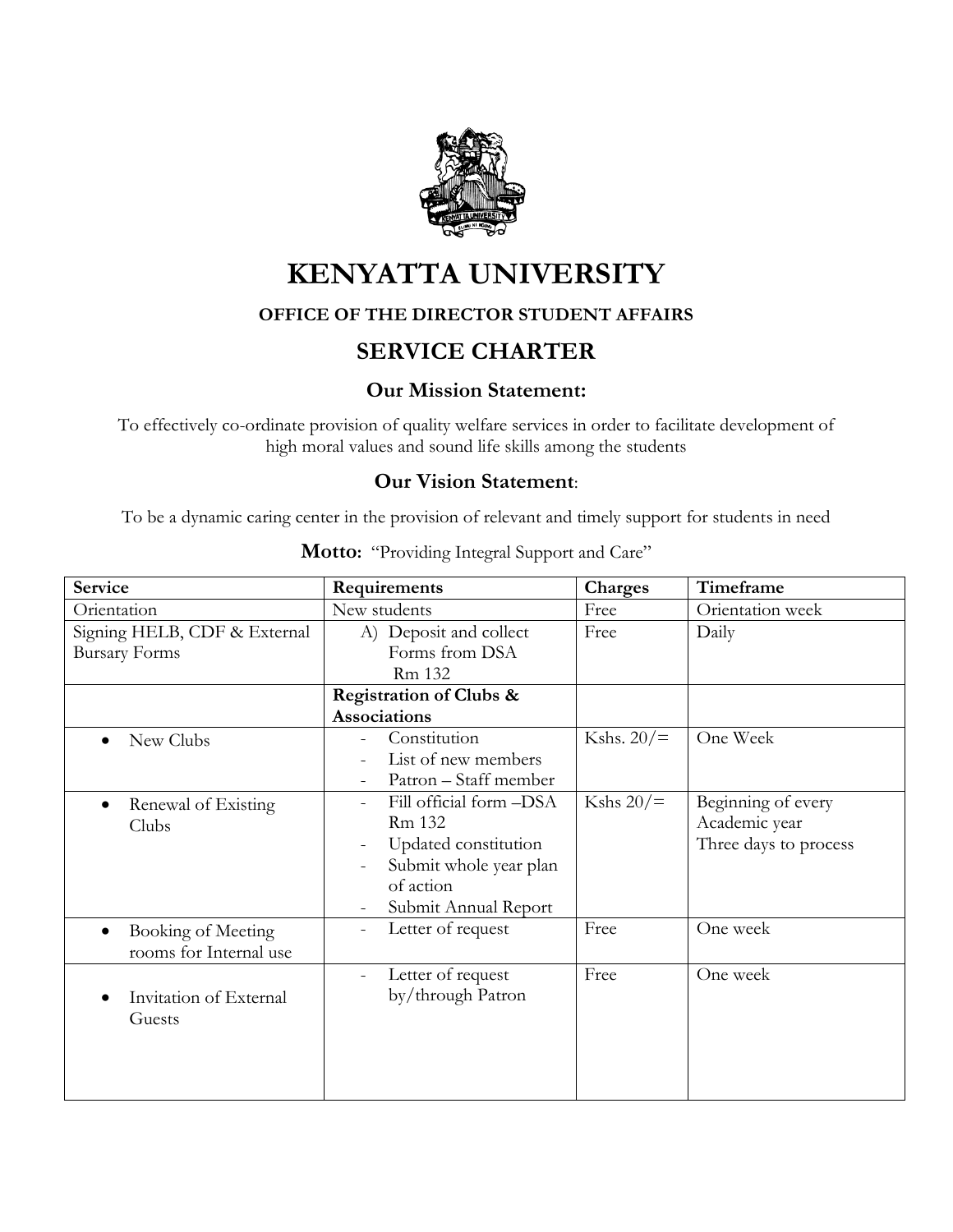|                                                                                                                         | Requirements                                                                                                                                      | Charges | Timeframe                     |
|-------------------------------------------------------------------------------------------------------------------------|---------------------------------------------------------------------------------------------------------------------------------------------------|---------|-------------------------------|
| Club Outreach<br>Programmes                                                                                             | Letter of<br>$\overline{a}$<br>request/through Patron                                                                                             | Free    | One week                      |
| Signing of Certificates                                                                                                 | Submit certificate of<br>active club participation                                                                                                | Free    | One week                      |
|                                                                                                                         | Certificates for<br>approved events agreed<br>upon by officials, patron<br>and Dean.                                                              | Free    | One Week                      |
| Seminars & Public<br>$\bullet$<br>Lectures                                                                              | Letter of request<br>2 per semester.                                                                                                              | Free    | Two Weeks                     |
| Local, National, Regional<br>$\bullet$<br>& International<br>Competitions                                               | Letter of request<br>$\overline{\phantom{a}}$<br>Attach letter of<br>invitation                                                                   | Free    | One week                      |
| Needy & Vulnerable<br>$\bullet$<br>Students<br>Internal bursary and<br>$\bullet$<br>support for vulnerable<br>students. | Online Internal bursary<br>$\frac{1}{2}$<br>application Forms and<br>consideration and<br>approval by the internal<br>bursary committee<br>Rm 132 | Free    | One Semester                  |
| External bursary                                                                                                        | -Letter of request to<br>possible<br>funders/sponsors<br>-Student status<br>confirmation letters                                                  | Free    | Immediate                     |
|                                                                                                                         | <b>Resource Centre</b>                                                                                                                            |         |                               |
| Orientation                                                                                                             | Newly admitted<br>$\qquad \qquad -$<br>students Assessment<br>reports on Admission                                                                | Free    | 2 Weeks                       |
| Brailling & Debrailing                                                                                                  | Submission of CATS<br>and Exam scripts<br>Registration at DSA-<br><b>Resource Centre (BSSC)</b><br>(010)                                          | Free    | 2 Weeks                       |
| Repair & Maintenance of<br>Braille machines.                                                                            | Machines that need<br>repair                                                                                                                      | Free    | 1 Week                        |
| Provision of Braille<br>papers                                                                                          | -VI Bonafide students                                                                                                                             | Free    | Once per Semester             |
| <b>Chaplaincy Services</b>                                                                                              | Visit Chaplains                                                                                                                                   | Free    | Schedule/Program of<br>Events |